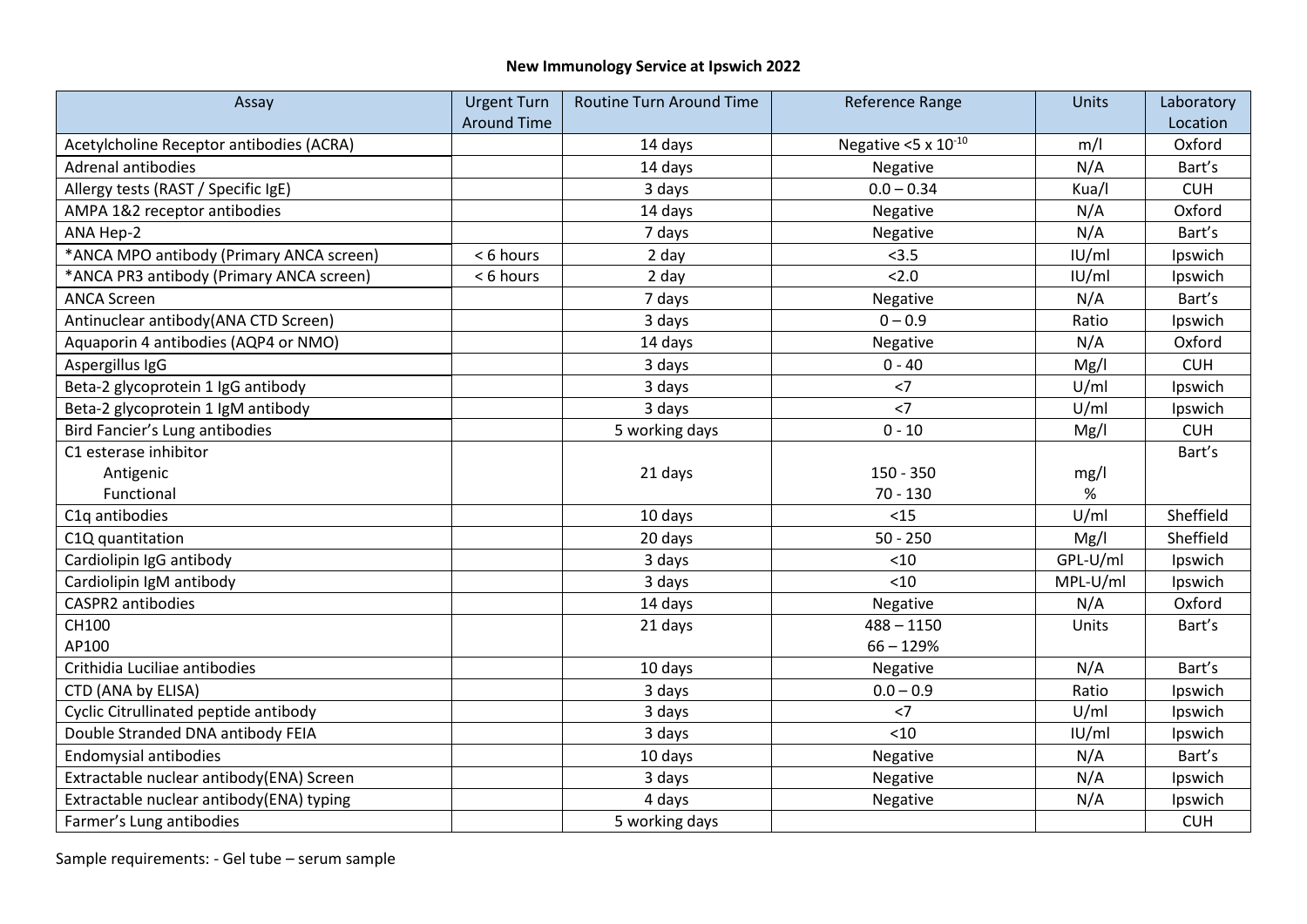| Saccheropolyspora reactivirgula (formally         |           |         | $0 - 22$                              | Mg/l         |            |
|---------------------------------------------------|-----------|---------|---------------------------------------|--------------|------------|
| Micropolyspora faeni)                             |           |         |                                       |              |            |
| Thermoactinomyces vulgaris                        |           |         | $0 - 36$                              | Mg/l         |            |
| <b>Functional antibodies</b>                      |           |         |                                       |              | <b>CUH</b> |
| (Haemophilus Influenzae B antibodies)<br>HIB.     |           | 21 days | $\geq$ 0.15 (minimal protective)      | $\mu$ g/ml   |            |
|                                                   |           |         | $\geq$ 1.0 (optimal protective level) | $\mu$ g/ml   |            |
| PNEU (Pneumococcal antibodies)                    |           | 15 days | 0.35 (putative protective level)      | $\mu$ g/ml   |            |
| (Tetanus antibodies)<br><b>TET</b>                |           | 21 days | 0.10 (minimum protective level)       | U/m          |            |
|                                                   |           |         | >1.0 (optimum protective level)       | IU/ml        |            |
| GABA b receptor antibodies                        |           | 14 days | Negative                              | N/A          | Oxford     |
| <b>GAD antibodies</b>                             |           |         |                                       |              |            |
| <b>Diabetes</b>                                   |           | $14$    | $<$ 5                                 | kU/L         | Bart's     |
| Neuroimmunology                                   |           | 10 days | $0 - 4.9$                             | U/ml         | Oxford     |
| Ganglioside antibodies                            |           | 21 days |                                       |              | Oxford     |
| GM1                                               |           |         | Negative ≤1/200                       | Titre        |            |
| GQ1b                                              |           |         | Negative ≤1/50                        | <b>Titre</b> |            |
| Gastric Parietal Cell (GPC) antibodies            |           | 7 days  | Negative                              | N/A          | Bart's     |
| *Glomerular basement membrane antibody            | < 6 hours | 2 day   | $<$ 7                                 | U/ml         | Ipswich    |
| <b>Glycine Receptor antibodies</b>                |           | 14 days | Negative                              | N/A          | Oxford     |
| Haemophilus Influenzae Type B antibodies (HIB)    |           | 21 days | ≥0.15 (minimal protective)            | µg/ml        | <b>CUH</b> |
|                                                   |           |         | $\geq$ 1.0 (optimal protective level) | $\mu$ g/ml   |            |
|                                                   |           |         |                                       |              |            |
| Histone antibodies                                |           | 10 days | <40                                   | U/ml         | Sheffield  |
| HMG CoA reductase antibodies (HMGCR)              |           | 14 days | < 15                                  | $\mathsf{u}$ | Oxford     |
| Insulin antibodies IgG                            |           | 5 days  | $0 - 5$                               | mg/L         | Sheffield  |
| Intrinsic factor antibody                         |           | 7 days  | $<$ 7                                 | U/ml         | Ipswich    |
| Islet Antigen 2 antibodies (IA2)                  |           | 14 days | Islet cell Triple ELISA               | U/L          | Bart's     |
|                                                   |           |         | < 8                                   |              |            |
| Islet Cell antibodies                             |           | 14 days | Negative                              | N/A          | Bart's     |
| LGI1 antibodies                                   |           | 14 days | Negative                              | N/A          | Oxford     |
| Liver antibodies                                  |           | 7 days  | Negative                              | N/A          | Bart's     |
| Liver antibody line blot                          |           | 14 days | Negative                              | N/A          | Bart's     |
| Liver Kidney Microsomal antibodies (LKM)          |           | 7 days  | Negative                              | N/A          | Bart's     |
| M2 antibodies                                     |           | 14 days | Negative                              | N/A          | Bart's     |
| Mitochondrial antibodies (AMA)                    |           | 7 days  | Negative                              | N/A          | Bart's     |
| Muscle Specific Tyrosine Kinase antibodies (MUSK) |           | 14 days | Negative                              | N/A          | Oxford     |

Sample requirements: - Gel tube – serum sample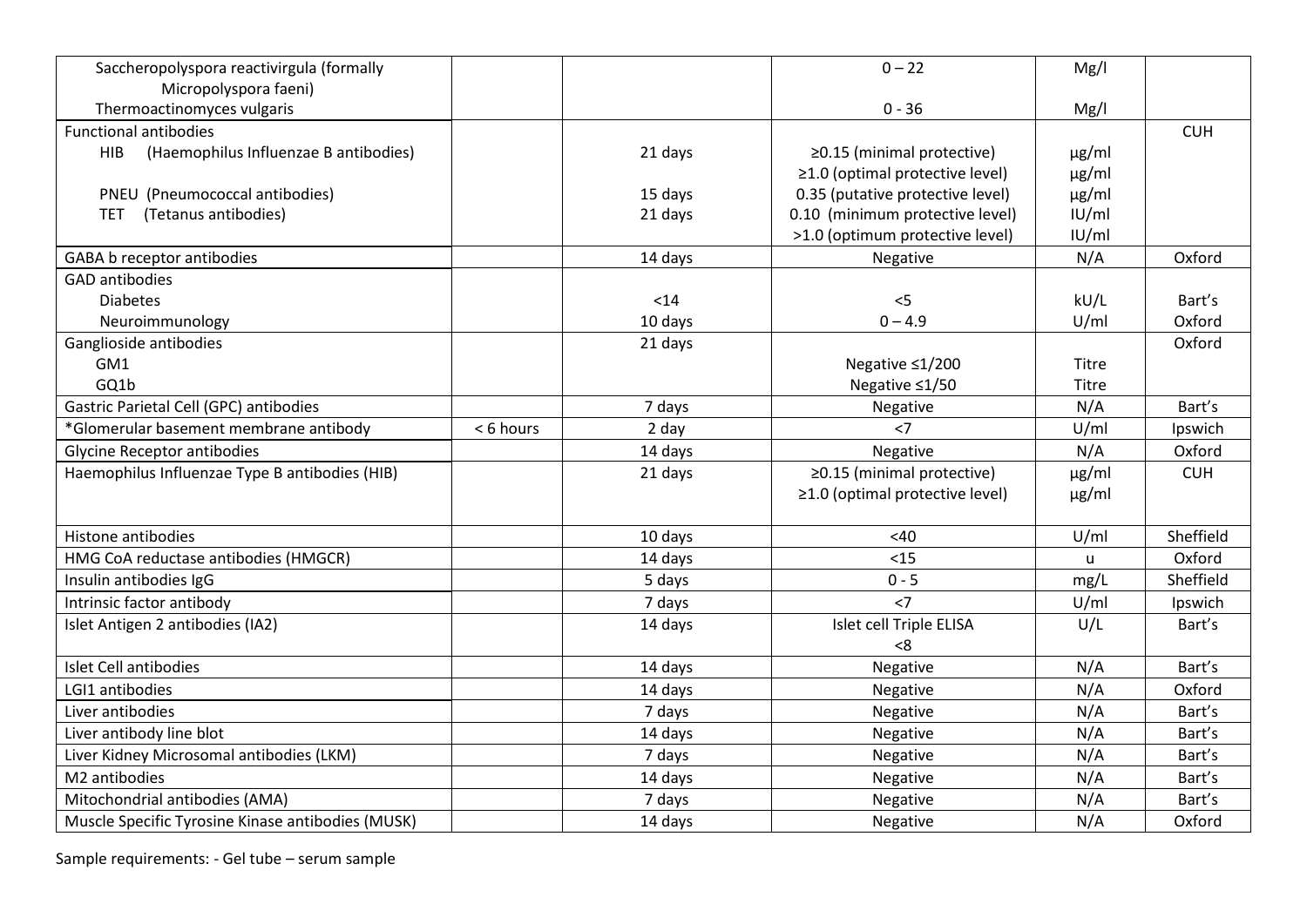| Myelin associated glycoprotein antibodies (MAG)            | 14 days                    | < 1000                                                             | <b>BTU</b> | Oxford      |
|------------------------------------------------------------|----------------------------|--------------------------------------------------------------------|------------|-------------|
| Myelin oligodendrocyte glycoprotein antibodies<br>(MOG)    | 14 days                    | Negative                                                           | N/A        | Oxford      |
| Myositis antibody line blot                                | 14 days                    | Negative                                                           | N/A        | Bart's      |
| Neuronal antibodies (Hu, Ri, Yo / ANNA 1 & 2,<br>Purkinje) | 14 days                    | Negative                                                           | N/A        | Oxford      |
| Neutrophil function tests                                  | 8 days                     |                                                                    |            | <b>GOSH</b> |
| NBT:                                                       |                            | Unstimulated cells: $0 - 20$                                       | $\%$       |             |
|                                                            |                            | Stimulated cells: 95 - 100                                         | $\%$       |             |
| DHR:<br>fMLP                                               |                            | $>1 - 10$                                                          | $\%$       |             |
| E.coli                                                     |                            | >80                                                                | $\%$       |             |
| <b>PMA</b>                                                 |                            | $98 - 100$                                                         | $\%$       |             |
| N-methyl-D-aspartate (NMDA) receptor antibodies            | 7 days                     | Negative                                                           | N/A        | Oxford      |
| Ovarian antibodies                                         | 5 days                     | Negative                                                           | N/A        | Sheffield   |
| Paraneoplastic antibodies                                  | 14 days                    | Negative                                                           | N/A        | Oxford      |
| Pemphigoid and/or Pemphigus antibodies                     | 14 days                    | Negative                                                           | N/A        | Bart's      |
| Phospholipase A2 receptor (PLA2R) antibodies               | 14 days                    | < 14                                                               | RU/ml      | Sheffield   |
| Pneumococcal antibodies                                    | 15 days                    | 0.35 (putative protective level)                                   | $\mu$ g/ml | <b>CUH</b>  |
| Salivary duct antibodies                                   | 10 days                    | Negative                                                           | N/A        | Sheffield   |
| Scleroderma antibody line blot                             | 14 days                    | Negative                                                           | N/A        | Bart's      |
| Sensory Neuronal Hearing Loss antibodies (SNHL)            | 10 working days            | Negative                                                           | N/A        | <b>CLS</b>  |
| Smooth Muscle antibodies (SMA)                             | 7 days                     | Negative                                                           | N/A        | Bart's      |
| Specific IgE (RAST/Allergy) tests                          | 3 days                     | < 0.35                                                             | Kau/l      | <b>CUH</b>  |
| Specific IgG Assays                                        | 5 working days             |                                                                    |            | <b>CUH</b>  |
| Aspergillus fumigatus IgG                                  |                            | $0 - 40$                                                           | Mg/I       |             |
| Pigeon                                                     |                            | $0 - 10$                                                           |            |             |
| <b>Striated Muscle antibodies</b>                          | 14 days                    | Negative                                                           | N/A        | Oxford      |
| <b>Tetanus antibodies</b>                                  | 21 days                    | 0.10 (minimum protective level)<br>>1.0 (optimum protective level) | IU/ml      | <b>CUH</b>  |
| Thrombospondin type-1 domain containing 7a                 | 14 days                    |                                                                    | N/A        | Sheffield   |
| antibodies (THSD7A)                                        |                            | Negative                                                           |            |             |
| Tissue transglutaminase IgA antibody                       | Normal result: 3 days      | $<$ 7                                                              | U/ml       | Ipswich     |
|                                                            | Abnormal result: ≤ 10 days |                                                                    |            |             |
| Tissue transglutaminase IgG antibody                       | Normal result: 3 days      | $<$ 7                                                              | U/ml       | Ipswich     |
|                                                            | Abnormal result: ≤ 10 days |                                                                    |            |             |